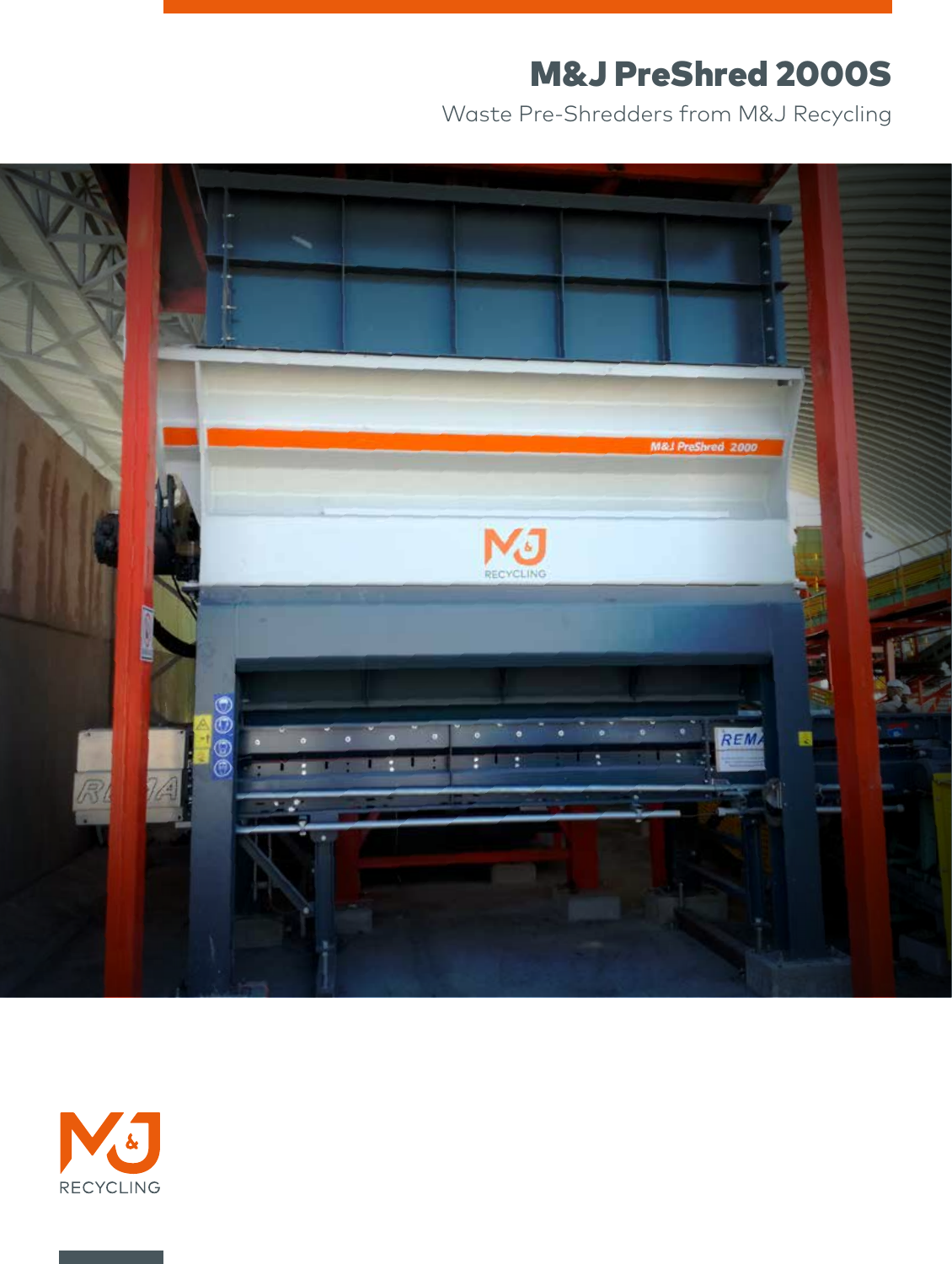# 21<br>210 **[82,7 in]** 385<br>1<br>385 **M&J PreShred 2000s** Specification



| Specification                                            |                        |                                     |
|----------------------------------------------------------|------------------------|-------------------------------------|
| Overall dimensions shredder with standard hopper (LxWxH) | inch / mm              | 218 x 91 x 132 / 5536 x 2300 x 3350 |
| Weight (total included standard conveyer)                | metric ton / short ton | $14.3 - 16.4 / 15.8 - 18.1$         |
| Standard colour                                          | RAL                    | 7011, 9002                          |
| Loading height with standard hopper                      | inch / mm              | 132/3350                            |
| Cutting area                                             | inch / mm              | 95 x 48 / 2420 x 1271               |
|                                                          |                        |                                     |
| Power pack                                               |                        |                                     |
| Electric motor                                           | horsepower             | 81/97/147                           |
| Electric control unit                                    | Allen Bradley UL 508A  | PLC                                 |
| Drive principle                                          |                        | Hydrostatic transmission            |
| <b>The Committee of the Committee</b>                    |                        |                                     |
| Chassis                                                  |                        |                                     |
| Standard belt conveyer (LxW)<br>___                      | inch / mm              | 177 x 47 / 5000 x 1200              |
| Discharge height                                         | inch / mm              | 45/1036                             |
| Discharge width                                          | inch / mm              | 47/1200                             |
| Weight (included / exclusive conveyor)                   | metric ton / short ton | 2.6 / 1.6 / 2.9 / 1.8               |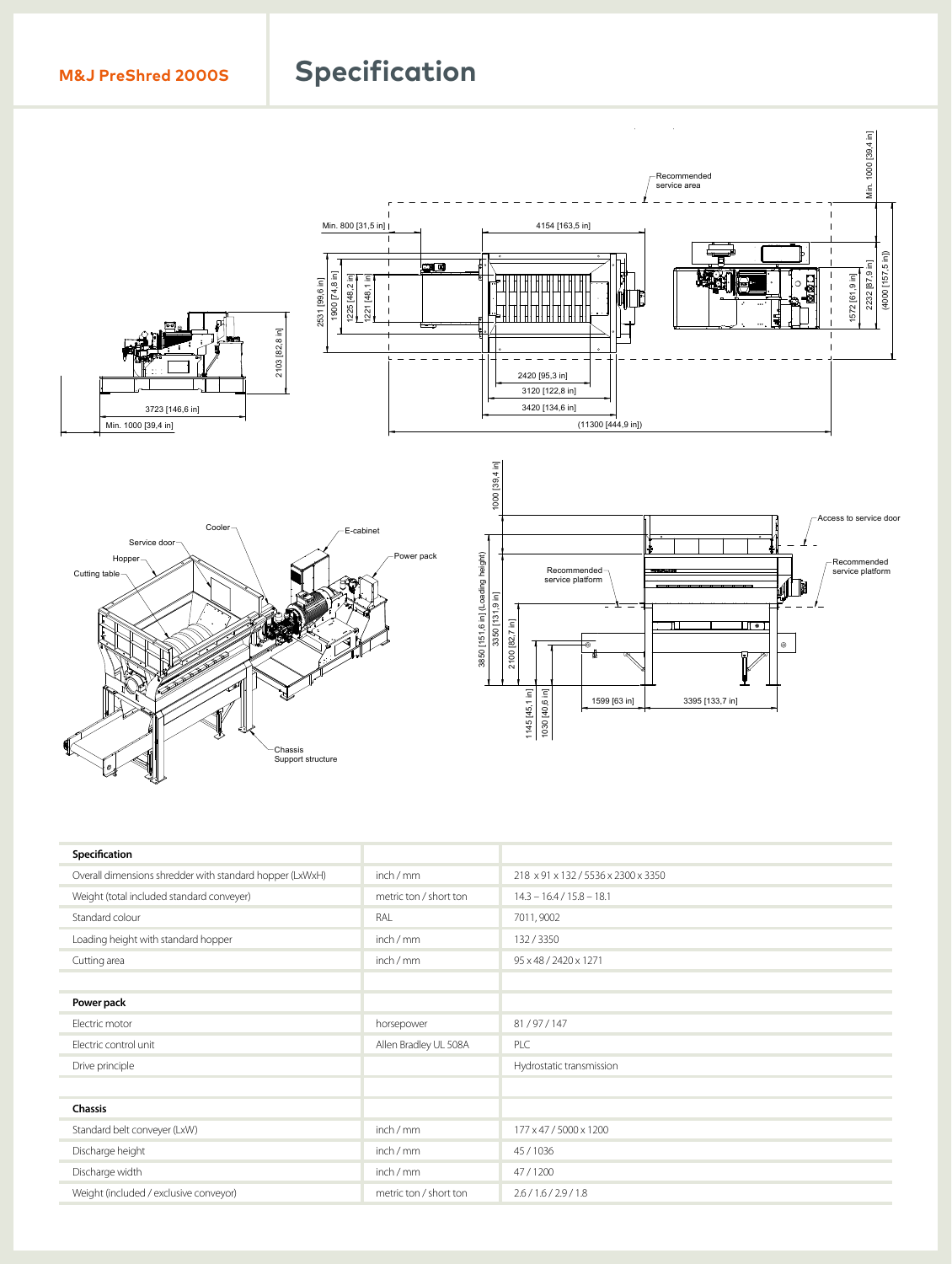### **M&J PreShred 2000S**



Dragon sword



Classic



Tomahawk



Butterfly



Tachi



Samurai







Cutting table 6 knives Cutting table 10 knives

| <b>Cutting Table</b>                                                                                                                                                                                                          |                        |                           |  |  |
|-------------------------------------------------------------------------------------------------------------------------------------------------------------------------------------------------------------------------------|------------------------|---------------------------|--|--|
| Number of shafts                                                                                                                                                                                                              |                        | $\mathbf{1}$              |  |  |
| Rotating speed                                                                                                                                                                                                                | rpm                    | Up to 59                  |  |  |
| Number of knives                                                                                                                                                                                                              |                        | 6/8/9/10                  |  |  |
| Number of counter knives                                                                                                                                                                                                      |                        | 12/16/18/20               |  |  |
| Cutting area (LxW)                                                                                                                                                                                                            | inch / mm              | 95 x 48 / 2420 x 1221     |  |  |
| Weight                                                                                                                                                                                                                        | metric ton / short ton | $8.7 - 10.2 / 9.6 - 11.2$ |  |  |
| Grain size*                                                                                                                                                                                                                   |                        |                           |  |  |
| 6 knives                                                                                                                                                                                                                      | inch/mm                | $<$ 18 / $<$ 450          |  |  |
| 8 knives                                                                                                                                                                                                                      | inch / mm              | <12 / < 300               |  |  |
| 9 knives                                                                                                                                                                                                                      | inch / mm              | $<$ 10 / $<$ 250          |  |  |
| 10 knives                                                                                                                                                                                                                     | inch / mm              | $<8/$ < 200               |  |  |
| Capacity per hour **                                                                                                                                                                                                          |                        |                           |  |  |
| Household waste                                                                                                                                                                                                               | metric ton / short ton | Up to 70 / 77             |  |  |
| Demolition wood                                                                                                                                                                                                               | metric ton / short ton | Up to 40 / 44             |  |  |
| Industrial waste                                                                                                                                                                                                              | metric ton / short ton | Up to 20 / 22             |  |  |
| Bulky waste                                                                                                                                                                                                                   | metric ton / short ton | Up to 25 / 28             |  |  |
| ALOON IS STATED TO AN INTERFERENCE IN THE RESIDENCE OF A RESIDENCE OF A RESIDENCE IN THE RESIDENCE OF A RESIDENCE OF A RESIDENCE OF A RESIDENCE OF A RESIDENCE OF A RESIDENCE OF A RESIDENCE OF A RESIDENCE OF A RESIDENCE OF |                        |                           |  |  |

\* 90% less than \*\* Depending on loading, grain size and density of the input material